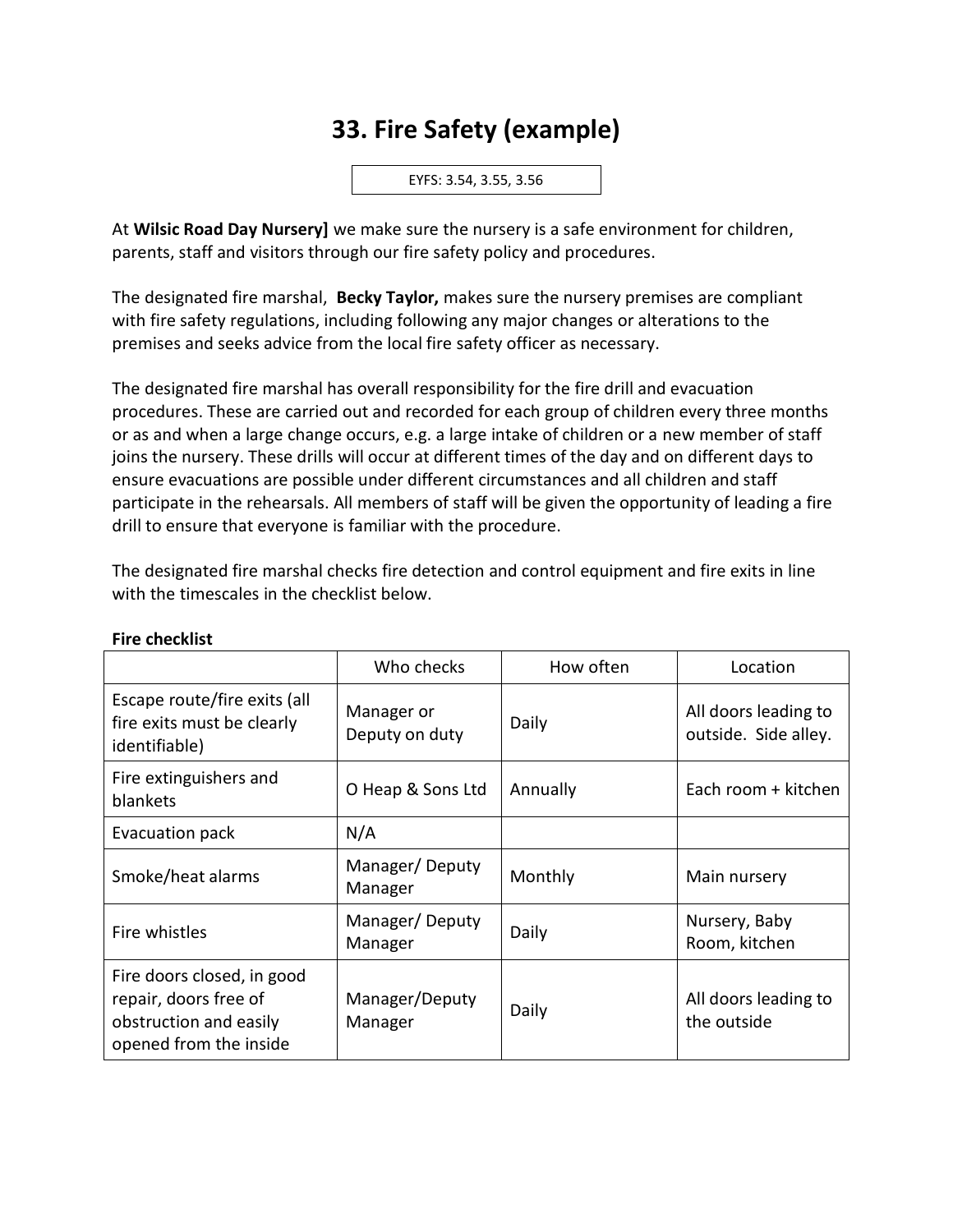### **Registration**

An accurate record of all staff and children present in the building must be kept at all times and children/staff must be marked in and out on arrival and departure. An accurate record of visitors must be kept in the visitor's book. These records must be taken out along with the register and emergency contacts list in the event of a fire.

#### **No smoking policy**

The nursery operates a strict no smoking policy – please see this separate policy for details.

### **Fire drill procedure**

On discovering a fire:

- Calmly raise the alarm by blowing the whistle
- Immediately evacuate the building under guidance from the fire marshal
- Using the nearest accessible exit lead the children out, assemble at the assembly point ( **If evacuating from the rear of the building it is the back wall of the garden. If evacuating from the front it is opposite the Nursery across the road in front of the old peoples bungalows)** Close all doors behind you wherever possible
- *Evacuating babies* **to be passed through the patio doors to staff outside**
- Do not stop to collect personal belongings on evacuating the building
- Do not attempt to go back in and fight the fire
- Do not attempt to go back in if any children or adults are not accounted for
- Wait for emergency services and report any unaccounted persons to the fire service/police.

If you are unable to evacuate safely:

- Stay where you are safe
- Keep the children calm and together
- Wherever possible alert the manager of your location and the identity of the children and other adults with you.

The fire marshal is to:

- Pick up the children's register, staff register, mobile phone, keys, visitor book and fire bag/evacuation pack (containing emergency contacts list, nappies, wipes and blankets)
- Telephone emergency services: dial 999 and ask for the fire service
- In the fire assembly point area ( **If leaving from the rear of the building it is the back wall of the garden. If evacuating from the front it is opposite the Nursery across the road in front of the old peoples bungalows)** check the children against the register
- Account for all adults: staff and visitors
- Advise the fire service of anyone missing and possible locations and respond to any other questions they may have.

## **Remember**

• Do not stop to collect personal belongings on evacuating the building